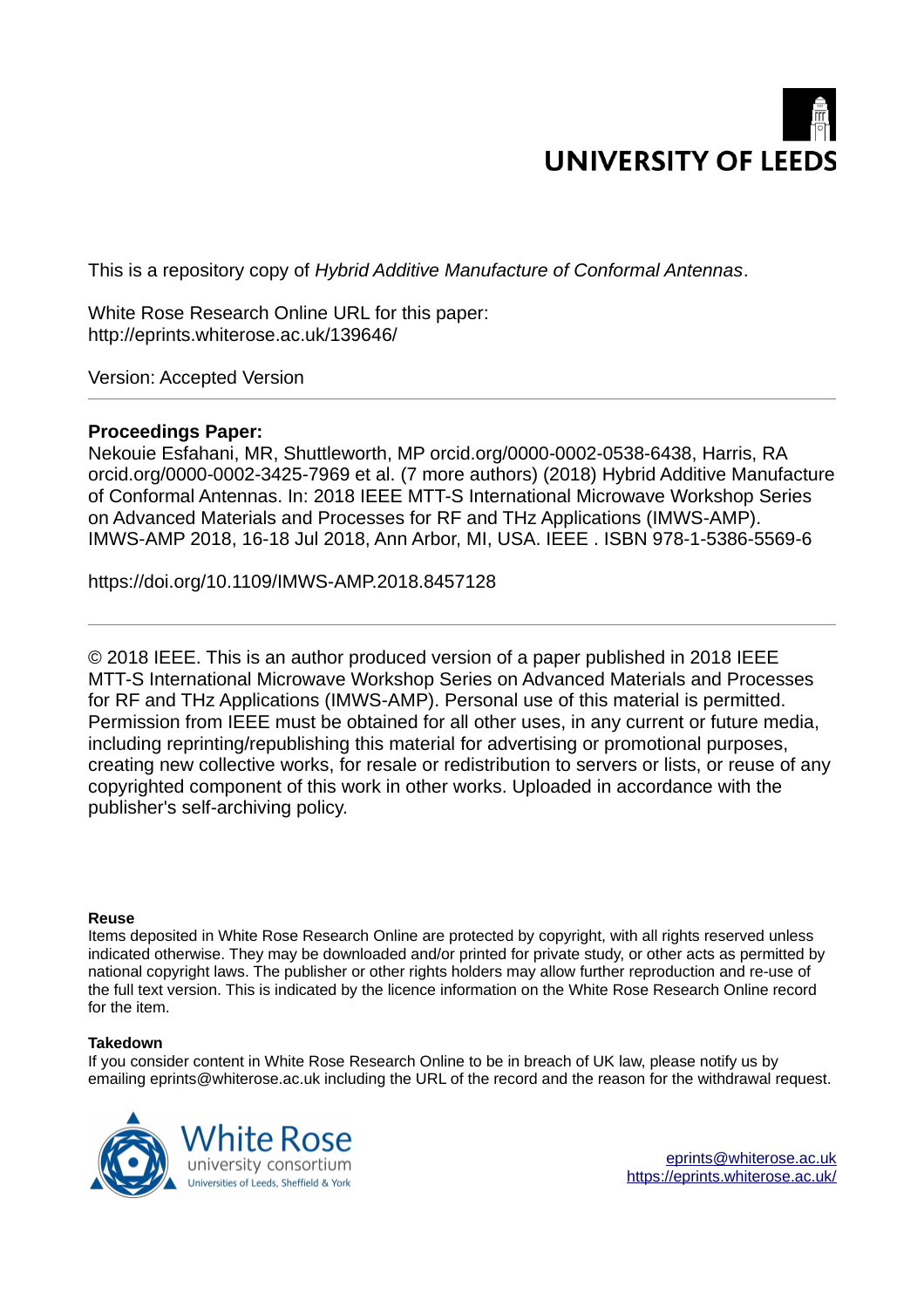# **Hybrid Additive Manufacture of Conformal Antennas**

M. R. Nekouie Esfahani\* , M. P. Shuttleworth, R. A. Harris, and R. W. Kay School of Mechanical Engineering, University of Leeds Leeds, UK \* e-mail[: menmne@leeds.ac.uk](mailto:menmne@leeds.ac.uk)

V. Doychinov\* , I. D. Robertson School of Electronic and Electrical Engineering, University of Leeds Leeds, UK \*e-mail: V.O.Doychinov@leeds.ac.uk J. Marques-Hueso, T. D. A. Jones, A. Ryspayeva, and M. P. Y. Desmulliez School of Engineering & Physical Sciences, Heriot-Watt University Edinburgh, UK e-mail: J.Marques@hw.ac.uk

**Abstract—This paper presents a new digitally driven manufacturing process chain for the production of high performance, three-dimensional RF devices. This is achieved by combining Fused Filament Fabrication of polyetherimide based polymer with selective light-based synthesis of silver nanoparticles and electrochemical deposition of copper. The resultant manufacturing method produces devices with excellent DC**   $\epsilon$  electrical resistivity (6.68  $\mu \Omega$ cm) and dielectric properties (relative **permittivity of 2.67 and loss tangent of 0.001). Chemically modifying and patterning the substrate to produce the metallization overcomes many of the limitations of direct write deposition methods resulting in improved performance, adhesion and resolution of the antenna pattern. The fabricated demonstrators cover a broadband range of 0.1 GHz – 10 GHz and the measured results show a direct agreement with the simulated design over a wide frequency band. Overall the materials used as a substrate have a low relative permittivity and lower dielectric loss than FR-4, thereby making them well suited for antenna applications.** 

**Keywords***—***3D Printing; Conformal Antennas; Additive Manufacturing; Capsule Antennas; Polyetherimide** 

#### I. INTRODUCTION

New manufacturing processes are required to generate novel and advanced antennas for the next generation of aerospace, biomedical, and consumer electronic devices [1]. This is particularly beneficial to the design and fabrication of antennas for ingestible capsules used in medical diagnostics [2]. Conventional RF Antennas are typically mass-produced to achieve economic viability, however these template-based methods are geometrically restricted and do not allow mass customization. Additive manufacturing has the potential to create complex 3D objects but is limited to a single material class therefore requiring secondary processing such as direct write to deposit the conductor pattern on a conformal surface [3]. This paper presents a new digitally driven method for the fabrication of high performance antennas on planar and conformal surfaces that can be directly employed in microwave circuit manufacture. This is evidenced by the close agreement of the antennas with the simulation results over a wide frequency band, covering all communication standards below 6 GHz, as well as satellite communication frequency bands. Furthermore, the developed process compares favorably to commercially available printed circuit board (PCB) technology in terms of

conductor surface roughness and the polymer substrate dielectric properties.

### II. FABRICATION METHOD AND HIGH-FREQUENCY PROPERTIES

Polyetherimide-based polymer filament is 3D printed using a modified Fused Filament Fabrication process using an extrusion temperature of 350°C, and a bed temperature of 195°C. This 3D substrate is then chemically modified and patterned with a newly developed method of locally synthesizing Ag nanoparticles using selective light irradiation [4]. In order to create the required thickness of conductor layer a secondary electroless copper plating process is employed using electroless plating (Fig. 1).

In order to validate this new process chain for the agile and rapid manufacture of bespoke and geometrically complex RF and microwave circuits, a capsule antenna for applications in medical robotics was designed, fabricated and measured. The 3D antenna is constructed through the conformal selective metallization of silver nanoparticles onto the cylindrical polyetherimide surface. Unlike planar substrates, the surface normal is continuously varying on curvilinear surfaces, which presents added fabrication challenges. The antennas were designed using the commercially available 3D Finite Element Method simulation package Ansys Electronics Desktop and were subsequently measured in free space.



Figure 1: Schematic of the proposed process for directly forming silver patterns on a polyetherimide surface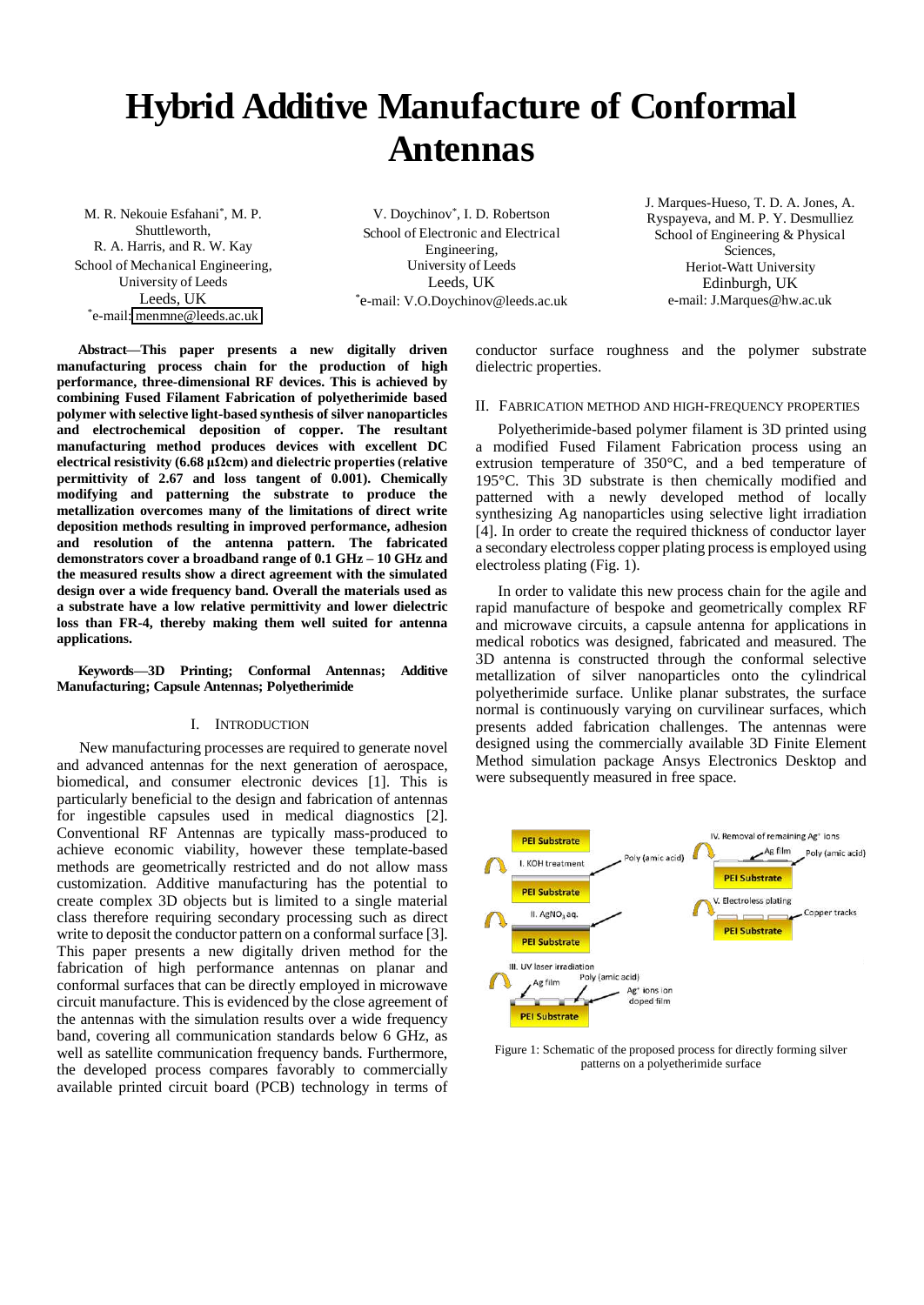#### III. RF DESIGN OF THE CAPSULE ANTENNA

One area where this new process is particularly suited to enable novel applications is the field of capsule robotics for medical diagnostics. Currently, conformal capsule antennas are implemented either on a separate substrate which is then wrapped around the capsule and fixed with adhesive, or via single-core copper wire fixed in difficult-to-fabricate grooves [2, 5, 6]. The ability to directly and selectively deposit copper with high peel strength on the cylindrical capsule surface will lead to increased reliability of these capsules, as well as opening up design freedoms to allow new and novel antenna configurations.

A typical capsule antenna is a printed planar monopole, extending  $\lambda$ g/4 above a ground plane. As the frequency ranges used to communicate with ingestible capsules are typically quite low, e.g. 434 MHz [7], these monopoles are often implemented as a meander or spiral line as a size-reduction measure [8]. In this case, we have used two spiral monopoles, connected in parallel, to ensure wide solid angle coverage. The designed antennas are illustrated in Fig. 2a and Fig. 2b for the conformal and planar versions, respectively. The conformal antennas were realized on 3D printed capsules using a Polyetherimide based material as dielectric. The thickness of the capsule wall is 500  $\mu$ m, while the thickness of the planar substrate is 800  $\mu$ m.



Figure 2: 3D EM simulation model of (a) conformal capsule antenna design, and (b) planar antenna design

#### IV. FABRICATED SAMPLES AND MEASUREMENT RESULTS

Some of the antennas that were fabricated using the newly developed hybrid additive manufacturing process are shown in Fig. 3. The return loss of these samples was then measured using a Keysight FieldFox N9917 Handheld Vector Network Analyzer (VNA), allowing the antennas to be measured both in a laboratory environment as well as in an anechoic chamber. The results presented here are for the antennas in a laboratory environment, however differences with anechoic chamber results were found to be minimal. The VNA was setup to measure 801 frequency points over the frequency range 0.1 GHz - 10 GHz. Single-port Short, Open, Load (SOL) calibration with mechanical standards were used to de-embed the effects of the connecting coaxial cable, however the contributions of the endlaunch SMA connectors are still present in the measurements. The intermediate frequency (IF) bandwidth of the measurement receivers of the VNA was set to 10 kHz. Measurement results were then compared to simulation results obtained using the 3D

electromagnetic FEM simulation software package ANSYS Electronic Desktop.

This comparison is presented in Fig. 4a, showing a close agreement between the simulation and measurement results for the conformal capsule antenna, however, there is a difference between the results above 4 GHz. This is most likely due to differences between modelled and actual relative permittivity of Polyetherimide based material at microwave frequencies, as well as the parasitic inductance and capacitance contributed by the SMA end-launch connector, which were not modelled in the simulation package. Another comparison, between the planar and conformal implementations, is shown in Fig. 4b. In both cases, there are multiple frequencies at which the return loss of the antenna is below -6 dB, which is the level normally used for antennas in more challenging environments, such as inside the human body [8]. As the antenna is a monopole, these resonant frequencies occur when the electrical length  $\theta$  of the copper track is a multiple of  $\lambda$ <sub>g</sub>/4 [9].



Figure 3: Hybrid Additively Manufactured prototype of (a) conformal capsule antenna, and (b) planar antenna



Figure 4: (a) Comparison between simulated and measured results for the capsule antenna design, (b) Comparison between measured results for capsule vs planar antenna design